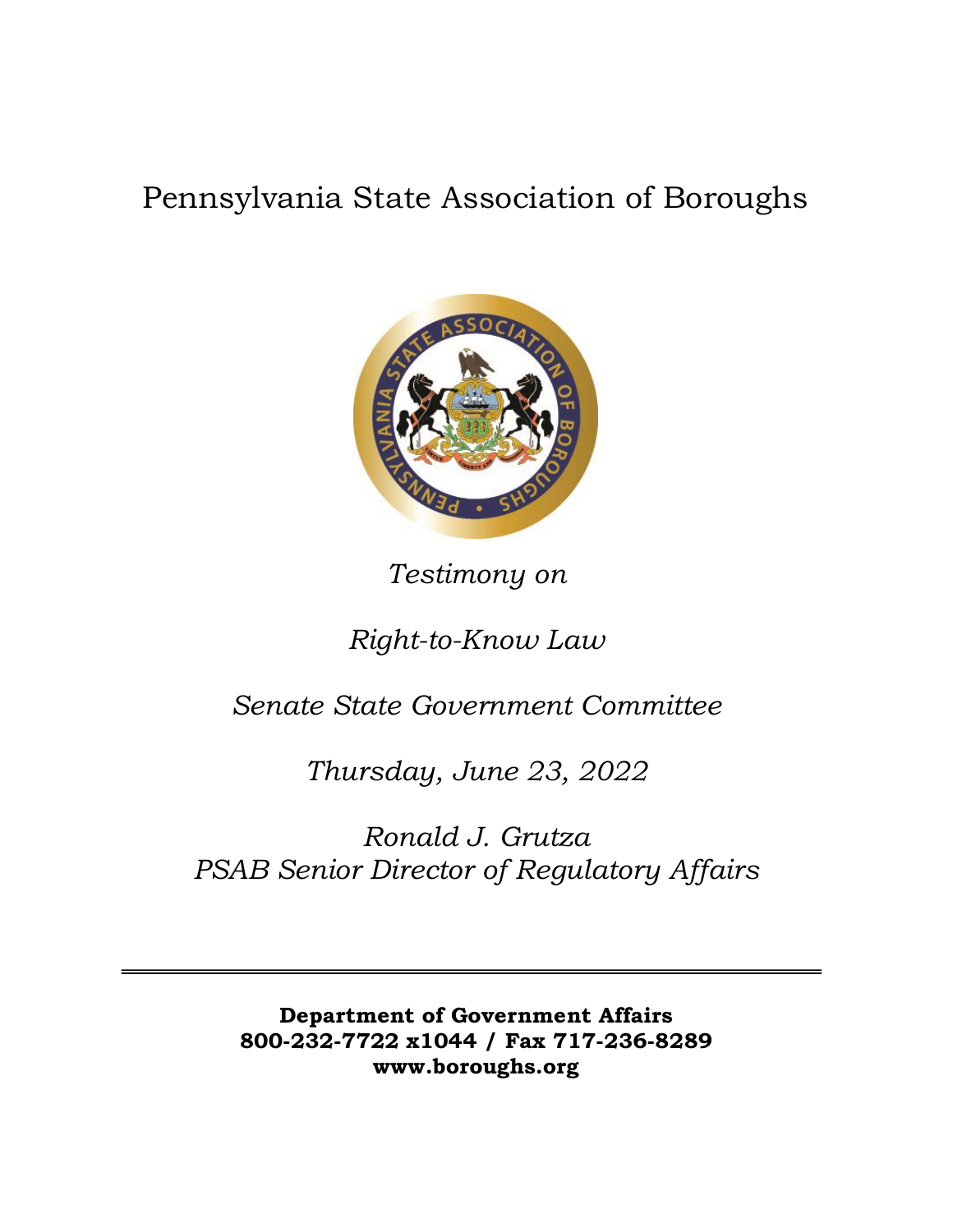Good morning, Chairman Argall, Chairman Street, and members of the Senate State Government Committee. My name is Ron Grutza and I'm the Senior Director of Regulatory Affairs for the Pennsylvania State Association of Boroughs. I'm happy to be with you this morning to discuss the much-needed changes to Pennsylvania's Right-to-Know Law.

The Pennsylvania State Association of Boroughs (PSAB) is a nonprofit, nonpartisan local government association representing the interests of 956 boroughs and the more than 10,000 elected and appointed borough officials. For over 100 years, PSAB has helped to shape the laws that govern boroughs and municipal officials across the state. Our membership is actively engaged in working with the General Assembly on a host of important issues, among which is what brings us here today, Pennsylvania's Right-to-Know Law.

We can all agree that the public has a right to information on how their government operates and spends public – or more specifically, taxpayer dollars. After all, information is the backbone of our democracy. If people do not know what is going on in their communities, they are illprepared and less likely to participate in their government. To foster this participation and prompt accountability, Pennsylvania reenacted and expanded our Right-to-Know Law by passing Act 3 of 2008; PSAB agreed with many provisions in Act 3, such as expanded transparency in government.

Enacting such sweeping changes in Pennsylvania's Right-to-Know Law, however, created several unintended consequences. Our borough officials experienced many more hours of administrative burdens due to the new law. Borough officials have encountered requests which are voluminous in nature and take extensive staff time for researching information, retrieving records, and copying documents. In some cases, the administrative costs associated with Rightto-Know Law requests have been staggering. One case regarding true costs for information requested resulted in a \$546 total cost to the borough administration while the requestor only paid \$28 for the documentation. Another extreme example was a total processing cost of \$103 which was acquired by the requestor for \$1! It is unfortunate that after excessive time and attention is spent on processing requests, several of our members report that requestors decide to not follow through, due to cost or other reasons.

Generally, many of our borough secretaries and staff members, who act as an Agency Open Records Officer, serve part-time in an office of one or two employees. Moreover, to keep taxpayer costs down, some borough offices are only open on select days and hours of the week. Sadly, frivolous, or commercial Right-to-Know Law requests often take away from staff core functions like answering resident inquiries, preparing spending plans, overseeing day-to-day operations of departments, and facilitating economic development projects, among other responsibilities.

Our members have identified two major areas of concerns which they seek legislative relief. First, requests from commercial entities who use the Right-to-Know Law to resell or solicitor their business at the taxpayers' expense, and second, citizens who weaponize the Right-to-Know Law in an effort to punish borough officials.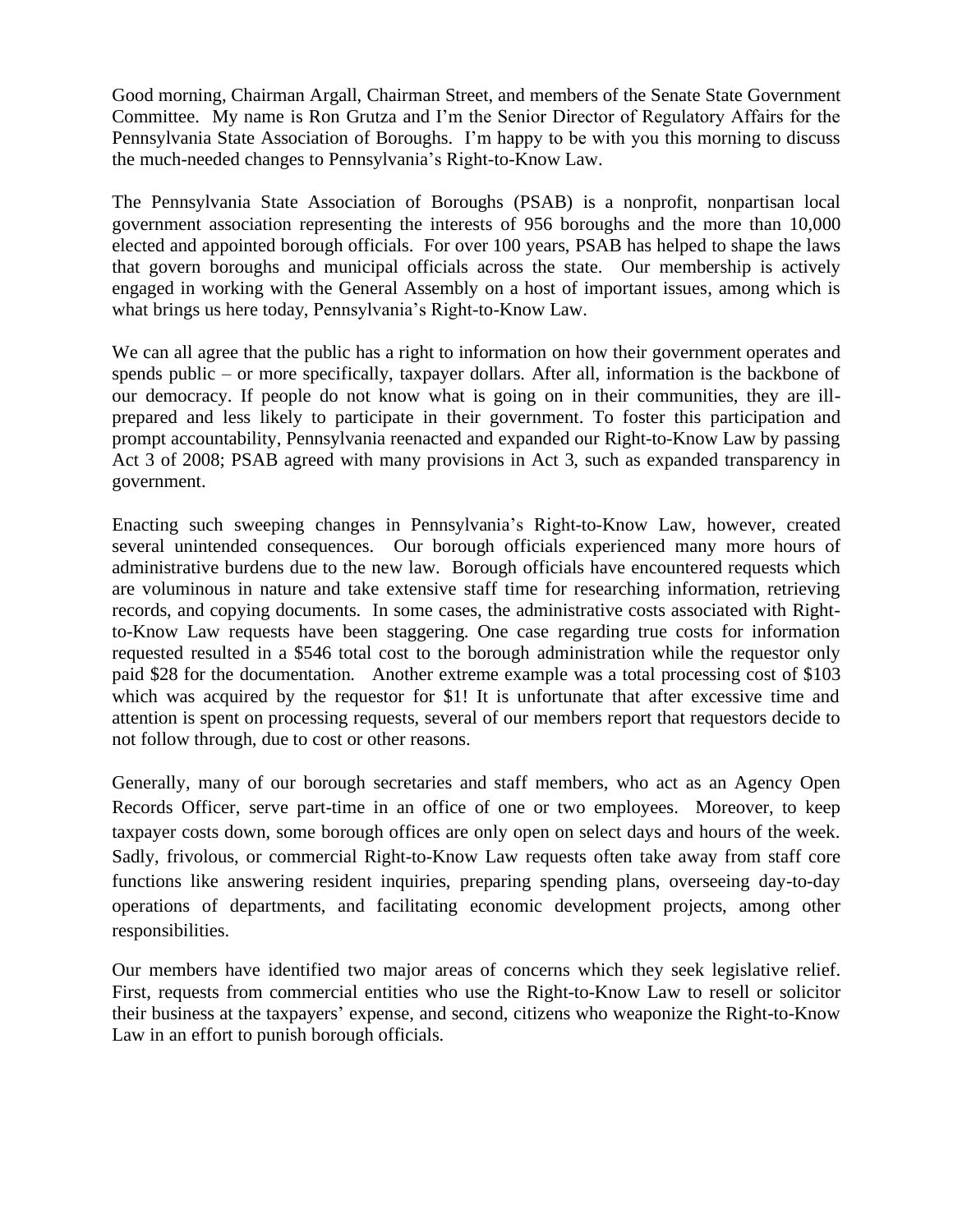#### **Commercial Requests**

Boroughs across the state have been confronted with requests made by various commercial interests seeking to "data mine" potential customer base at the taxpayers' expense. Several members have been inundated by out-of-state requests for records as well. Ranging from requests for building permits to tax collector statements, the surge of requests by commercial entities since the enactment of Act 3 certainly justifies allowing for reasonable commercial request fees. Doing so will help alleviate some of the administrative costs that are currently borne, in large part, by the local taxpayers.

Similar to our local government association partners, PSAB is supporting Senator Brooks' **Senate Bill 312** which would allow for reasonable commercial request fees. We wish to thank this committee for its support of this bill last year. Our members strongly endorse this version of the commercial request fee and encourage the committee to use this version in any Right-to-Know Law amendments.

#### **Vexatious Requests**

Unfortunately, not everyone who makes a Right-to-Know request has a valid, legitimate motive in making the request. Under the current law, we are prohibited from asking why the documents are being requested. Some unfortunate horror stories have come to our attention of Right-to-Know requesters who very cleverly use the law to punish local officials. The requests could be a disgruntled citizen, a former employee, or a former public official who wish to harass the local government, and in the case of many smaller boroughs, shut down the day-to-day functions. These so-called vexatious requesters file so many complex requests which forces a municipality to divert administrative resources to fulfilling these requests.

Unless a Right-to-Know Officer has technical expertise with providing "metadata" from all emails received, browser history from all computers, license information for your agency's PDF program, you will not realize that such requests can take 20-30 hours per week for municipal employees to fulfill the multiple requests or answering appeals to the Office of Open Records when something doesn't exist or does not meet the expectations of a vexatious requester. Also, there may be the additional expenses of the municipal solicitor needed, should an appeal be filed.

For these reasons, PSAB fully supports **Senate Bill 552,** sponsored by Senator Dush, which provides a practical remedy for the ever-growing problem of vexatious requesters. This bill, which passed the Senate last year, strikes the right balance between ensuring transparency and providing an avenue to gain relief from harassing requesters. We strongly urge you to use the language in Senate Bill 552 in any Right-to-Know Law amendments.

### **Senate Bill 492**

PSAB supports many of the changes in **Senate Bill 492**, however, since the legislation does not include any relief for vexatious requesters or our preferred commercial request language, we would encourage the committee to incorporate the language from Senate Bill 552 and Senate Bill 312 into Senate Bill 492.

Our membership recently passed a policy resolution to support fire and emergency services *without reducing transparency*. Senate Bill 492 provides an exemption for several volunteer emergency services organizations from the Right-to-Know Law. It does provide a clarification that records in possession of these organizations that relate to the provisions of governmental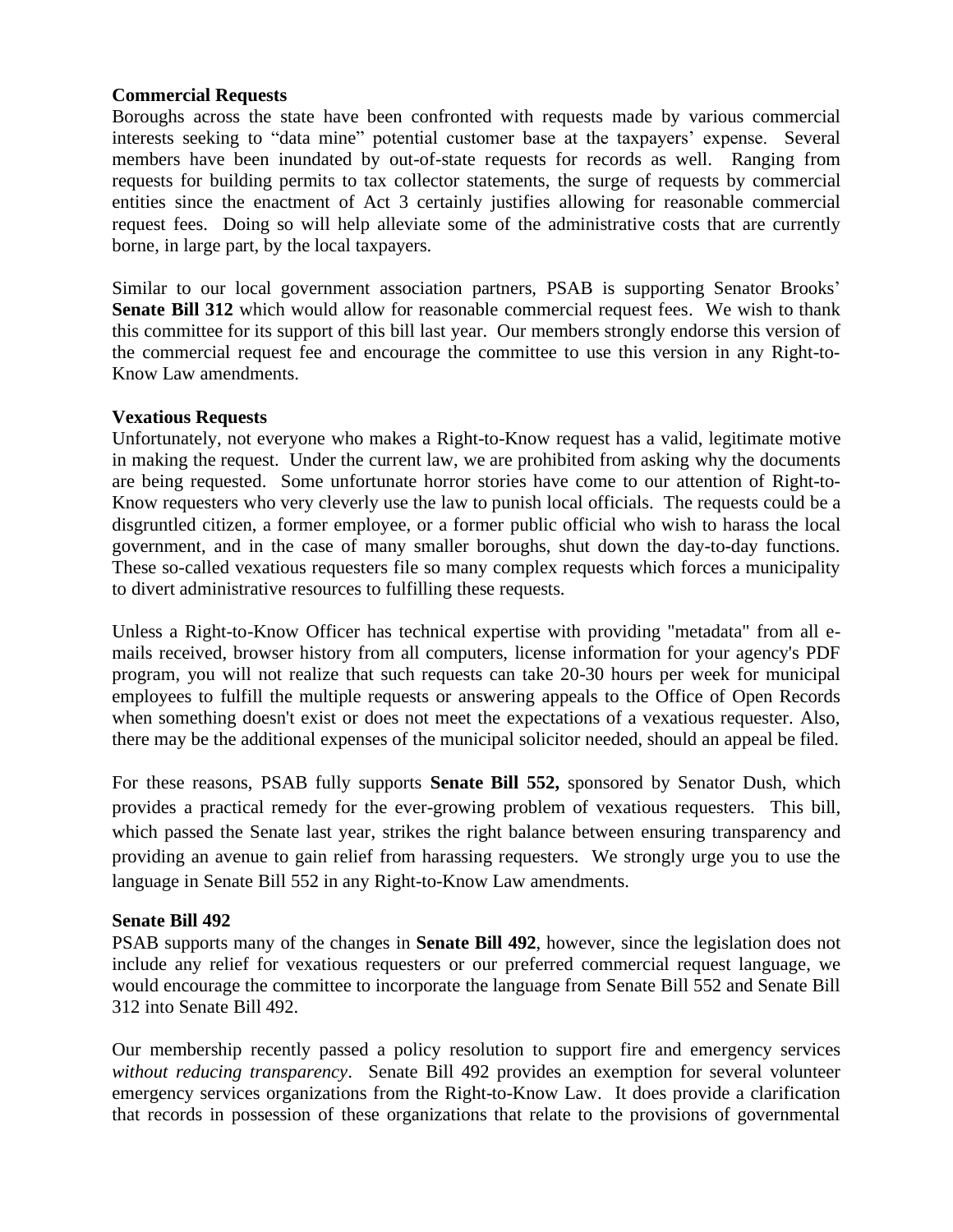services are still an open record. We oppose the reduced transparency that such a carveout would create. However, we would support language that would apply to all records relating to how public funds were expended.

#### **House Bill 2524**

Unfortunately, the House version of a Right-to-Know Law update misses the mark for local governments. House Bill 2524, sponsored by Representative Schmitt, provides many updates to the law, which are generally acceptable, but when it comes to our two main areas of concern the bill fails to adequately address the issues and could create additional problems.

While the bill attempts to address the issue of commercial requests, the language leaves significant gaps which would allow a wide array of commercial requesters to be exempt from the very provisions intended to preserve taxpayer resources. Most problematic, the bill adds two broad and vague exceptions that would create substantial loopholes rendering the commercial requester provisions virtually useless.

House Bill 2524 attempts to address the ever-growing problems with vexatious requests, however, the language proves practically unworkable for our members. The bill requires an agency to prove the motives of the requester, while not being able to ask the requester the reason for the request. Additionally, the bill requires clear and convincing evidence that the requester's intent is to harass the agency. Further, the bill limits any unsuccessful petitioning agency from seeking vexatious relief for one year. The prohibition makes no sense especially when a small borough is dealing with someone who is already seeking to use the law to harass an agency.

One final point against House Bill 2524 is the award of court costs and attorney fees. We are very concerned that the bill would allow the Office of Open Records to award court costs and attorney fees to requesters as opposed to the current law which restricts the awarding of those fees to a court of law. We believe these costs should only be within the jurisdiction of the judiciary.

For these reasons, the members of the Pennsylvania State Association of Boroughs requests the members of this committee to reject House Bill 2524.

In closing, I would add that the access and sharing of public information is an essential core function of effective local government; however, this process should not come at the cost of and detriment to the daily operations of a community that provides public safety, infrastructure, and other critical services. Again, PSAB thanks this committee for already supporting **Senate Bill 552** and **Senate Bill 312** and ask your consideration of our positions as you deliberate further on Right-to-Know Law legislation. Thank you for the opportunity to share our positions on these bills.

\*\*\**For the committee's reference, I have attached a limited list of comments offered by borough officials who have shared their perspectives on the impacts of the Right-to-Know Law.*